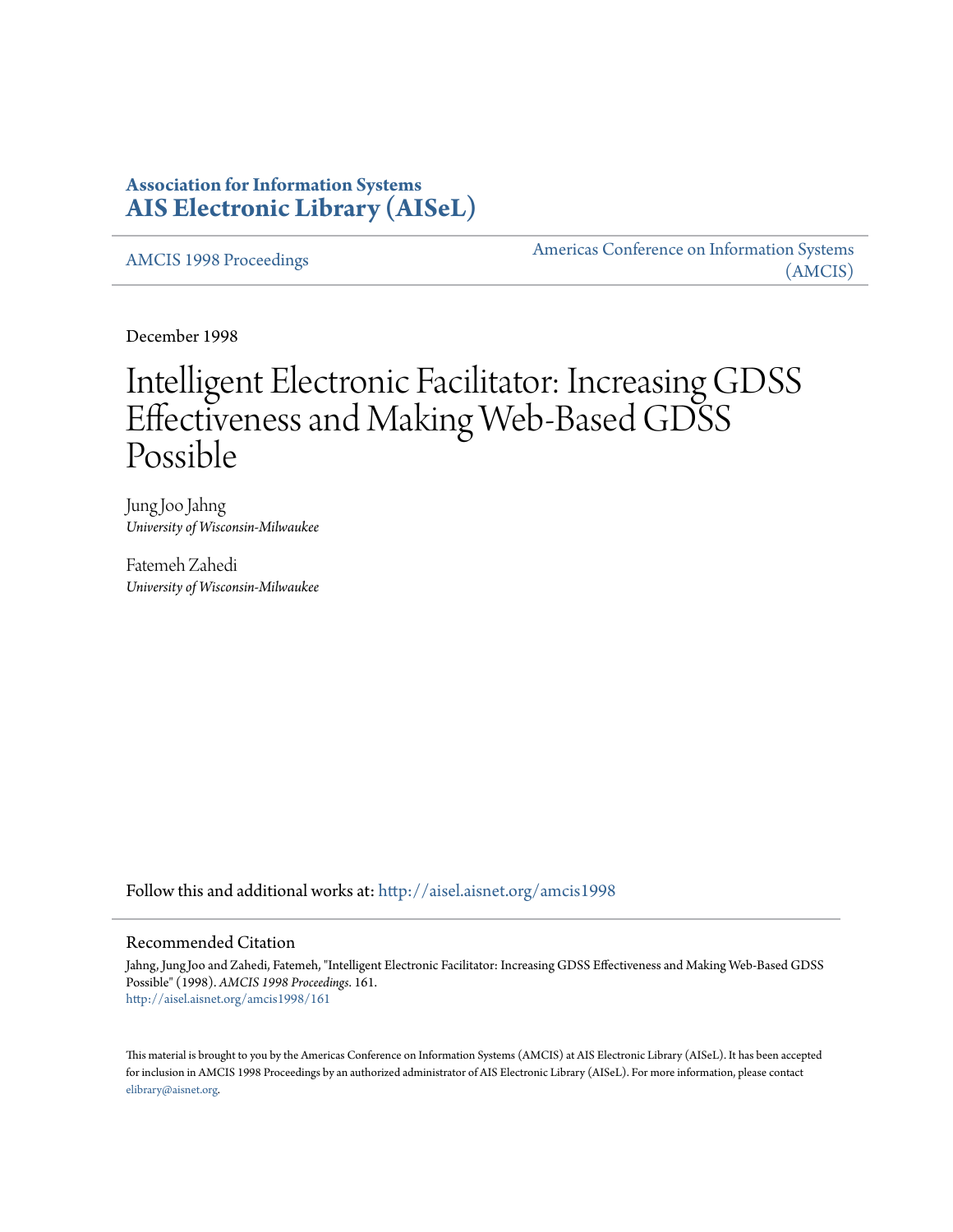# **Intelligent Electronic Facilitator: Increasing GDSS Effectiveness and Making Web-Based GDSS Possible**

**Jungjoo Jahng Fatemeh "Mariam" Zahedi** School of Business Administration University of Wisconsin–Milwaukee

#### **Abstract**

*Facilitation is considered one of the most critical factors in the successful use of group decision support systems (GDSS). Human facilitation is constrained by cost, availability, and consistency. These constraints are magnified when GDSS is implemented over the World Wide Web. In this paper, we explore the limitations of reliance solely on the human facilitation and propose the intelligent electronic facilitator (IEF) for supporting human facilitators. We hypothesize that a GDSS augmented with the IEF will improve the process and outcome of GDSS use. We develop an IEF prototype, and use it to test the validity of our hypothesis.*

#### **Introduction**

Facilitation is defined as "a set of functions to help the group achieve its own outcomes" [Bostrom et al. 1993 p. 147], and has emerged as one of the most important factors in the effective use of group decision support systems (GDSS). It has been identified as one of the factors that may explain the inconsistent findings in studies of GDSS's impact on group performance [Anson et al. 1995]. These studies have shown that the use of GDSS impacts group performance positively, negatively or not at all [Rao and Jarvenpaa 1991, Anson et al. 1995].

Various researchers have investigated group facilitation in relation to GDSS effectiveness [Bostrom et al. 1993, Dickson et al. 1993, Anson et al. 1995, Wheeler and Valacich 1996]. Anson et al. [1995] noted that facilitation is important in enhancing GDSS effectiveness, and that higher quality facilitation can produce better group outcomes. But high quality facilitators are few and not easily available, and third-party facilitators are often problematic in view of cost and information sensitivity [Clawson et al. 1993, Anson et al. 1995]. In addition, such facilitation may not be possible when GDSS is Web-based and asynchronous (i.e. different place, different time).

The potential usefulness of automating the facilitation process has been already discussed in the literature. Anson et al. [1995] suggest that GDSS can be designed to have "facilitator-like" guidance and responsiveness, and recommend developing such a system in future research [also, Clawson et al. 1993]. Chisholm [1994] notes that Type IV meetings (different place, different time) can be self-managed because of their long duration. Limayem et al. [1993] found that limited "automated facilitation" was as effective as human facilitation and gave better group outcomes (consensus and perceived decision quality) than chauffeured support. Aiken, Liu Sheng, and Vogel [1991] have advocated the integration of expert systems with GDSS, and proposed the use of an electronic expert session manager for helping human facilitators. Chen, Houston, Nunamaker, and Yen [1996] developed an AI-based software agent for categorizing ideas in electronic brainstorming sessions, and showed that it was as effective as human meeting facilitators and took one fifth the time to accomplish its task.

This paper explores the potential of the intelligent electronic facilitator as an effective means of providing facilitation and as a complement for a human facilitator to increase the effectiveness of using GDSS.

#### **Theoretical Foundation**

Our overall hypothesis -- that augmenting a GDSS with the intelligent electronic facilitator may improve group meeting process and outcome -- is motivated by: i) the "bounded rationality" theory [Simon 1972], ii) the adaptive structuration theory [Poole & DeSanctis 1989, DeSanctis & Poole 1994], and iii) the potential for Web-based GDSS.

Facilitation requires consistency, persistence, and uniform quality during each session, across multiple sessions, and over multiple applications. The bounded rationality comes into play when the variety of tasks to be performed and the length of the session reduce the consistency of the facilitator within a session or across sessions over time. Some routine tasks, such as helping decision makers who are unfamiliar with the system, may divert the facilitator from the more critical function of managing the process. In many cases, the variation in facilitators' skills and approaches may threaten the uniform quality of facilitation. Integrating the IEF aid with GDSS may extend the bound of rationality of human facilitators by creating more consistency, persistence, and uniform quality in GDSS, and improve its effectiveness.

Secondly, the IEF has support in the adaptive structuration theory [Poole & DeSanctis 1989, DeSanctis & Poole 1994]. Adaptive structuration theory (AST) addresses how groups use and adapt structures that direct group process such as skills, rules and technology [Poole & DeSanctis 1989]. AST argues that the process of GDSS use (or appropriation) is more important to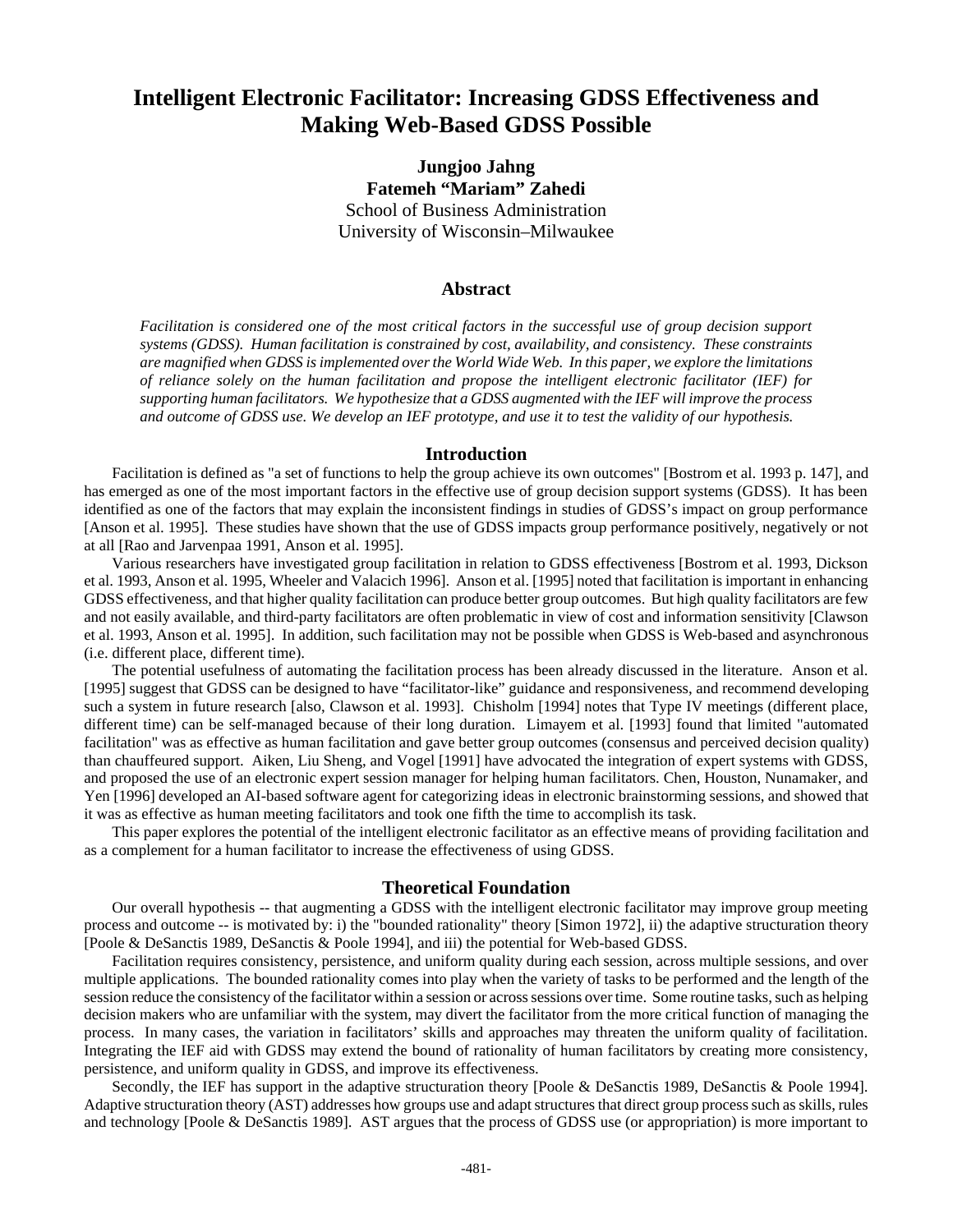group outcomes than GDSS itself [DeSanctis & Poole 1994]. Poole and DeSanctis [1989] state that three factors affect the success of a structure: faithfulness, positive attitude, and consensus over the structures' use. Anson et al. [1995] found that facilitation improves group process and cohesion by providing process guidance to encourage these three factors. Wheeler and Valacich [1996] found, based on Process Restricted Adaptive Structuration Theory (PRAST), which is a particular instantiation of AST, that facilitation improves group decision quality through process guidance and process restrictiveness.

We argue that the IEF imbeds guidance and process restrictiveness into GDSS in a consistent, persistent, and uniform fashion. Therefore, increasing the level of process guidance and restrictiveness through the IEF may improve group performance. This feature corresponds to Level 3 GDSS, according to the study of DeSanctis and Gallupe [1987]. Wheeler and Valacich [1996] note that GDSS configuration also can be an appropriation mediator. Thus, a level 3 GDSS may have more faithful use than a level 1 or 2 GDSS by providing additional guidance and process restrictiveness, hence leading to higher decision quality and process.

The third motivation for the IEF is its potential for Web-based GDSS. The advent of the Internet has opened a new opportunity for reconsidering traditional GDSS. The World Wide Web (WWW) may become an excellent framework for developing GDSS due to its real-time, remote and multi-user network interactions [Manguerra 1997]. Web-based GDSS may solve the traditional restrictions such as limited portability and platform-dependence. Participants could easily access and exchange necessary information, and conveniently communicate with each other through the Web, with little limitation on group size, time or place. Cost and physical constraints make the sole reliance on human facilitators impossible in a Web-based GDSS. If the Web-based GDSS is to have any future, it has to be augmented with the IEF. Therefore, the IEF could reduce physical constraints on access and decrease the cost of using GDSS.

### **The Intelligent Electronic Facilitator Model**

Group facilitators play various roles, and the outcome of a group decision process depends on playing all roles equally well [Clawson and Bostrom 1995]. It is obvious that the IEF could not perform all the roles that human facilitators play. Following Adam Smith's golden rule [1789], we need to consider the division of labor between man and machine, and explore the specific functions in which the IEF could be effective.

Based on the 16 roles identified by Clawson et al. [1993] for facilitators, we group the facilitation function into four categories: *technology support, information management, process management,* and *group management.*

*Technology Support.* This function refers to GDSS technology training and help. The technology training is differentiated according to the level of the user's experience. It introduces and explains GDSS technology and its output to the users, whenever asked, so that group members can have a clear understanding of how to use GDSS correctly and effectively.

*Information Management.* This feature deletes duplicated generated items, combines items that are logically related, groups items by category, integrates all items by a certain scheme, and presents them in a format that is easy to understand.

*Process Management.* The third role refers to proposing appropriate group procedures and meeting tools to the group. Based on the group context and needs, it sets up a basic and standard meeting agenda for the group. Once the group decides the overall agenda, it makes sure that the group follows its agenda. It also decides on the time to open or close each session based on the activities of the group meeting.

*Group Management.* This function encourages group participants to participate actively, to contribute more to the group outcome, and to share good relationships with others. Specific roles of this feature include maintaining equal participation, stimulating multiple perspectives, preventing digression to tangential issues, maintaining harmony and building consensus among group members.

We propose the division of functions between the IEF and human facilitators on the basis of their comparative advantages. The IEF could be effective in performing routine, predictable, and context-free tasks, while human facilitators -- with their common sense and knowledge of specific circumstances -- can deal with unexpected and context-dependent functions. Of the four categories, the IEF could perform the first two, technology support (TS) and information management (IM) because they are more routine, predictable, and context-free. The other two categories, process management (PM) and group management (GM), are more ad hoc, unexpected, and context-dependent; hence they are appropriate functions for human facilitators.

This division of labor is not necessarily exclusive. We argue that the IEF's focus should be on TS and IM functions, with some additional role in PM and GM. Human facilitators are needed to conduct mainly PM- and GM- oriented functions, and deal only with the unexpected and ad hoc problems that may arise in TS and IM functions. Figure 1 summarizes our model.

We use our conceptual model to propose that adding an intelligent electronic facilitator to human-facilitated GDSS will significantly improve GDSS's outcomes.

#### Proposition. *Adding the intelligent electronic facilitator to human-facilitated GDSS improves group-decision outcomes.*

We operationalize this proposition by two outcome measures: perceived group decision quality and perceived group process quality. They measure two important aspects of group decision: group decision content and process. These outcome variables have been used in various GDSS studies [e.g., Limayem et al. 1993, Anson et al. 1995, Wheeler and Valacich 1996]. By using them in our study, we continue a cumulative research tradition that facilitates comparative studies. Therefore, based on this general proposition, we raise specific hypotheses for the two outcome measures.